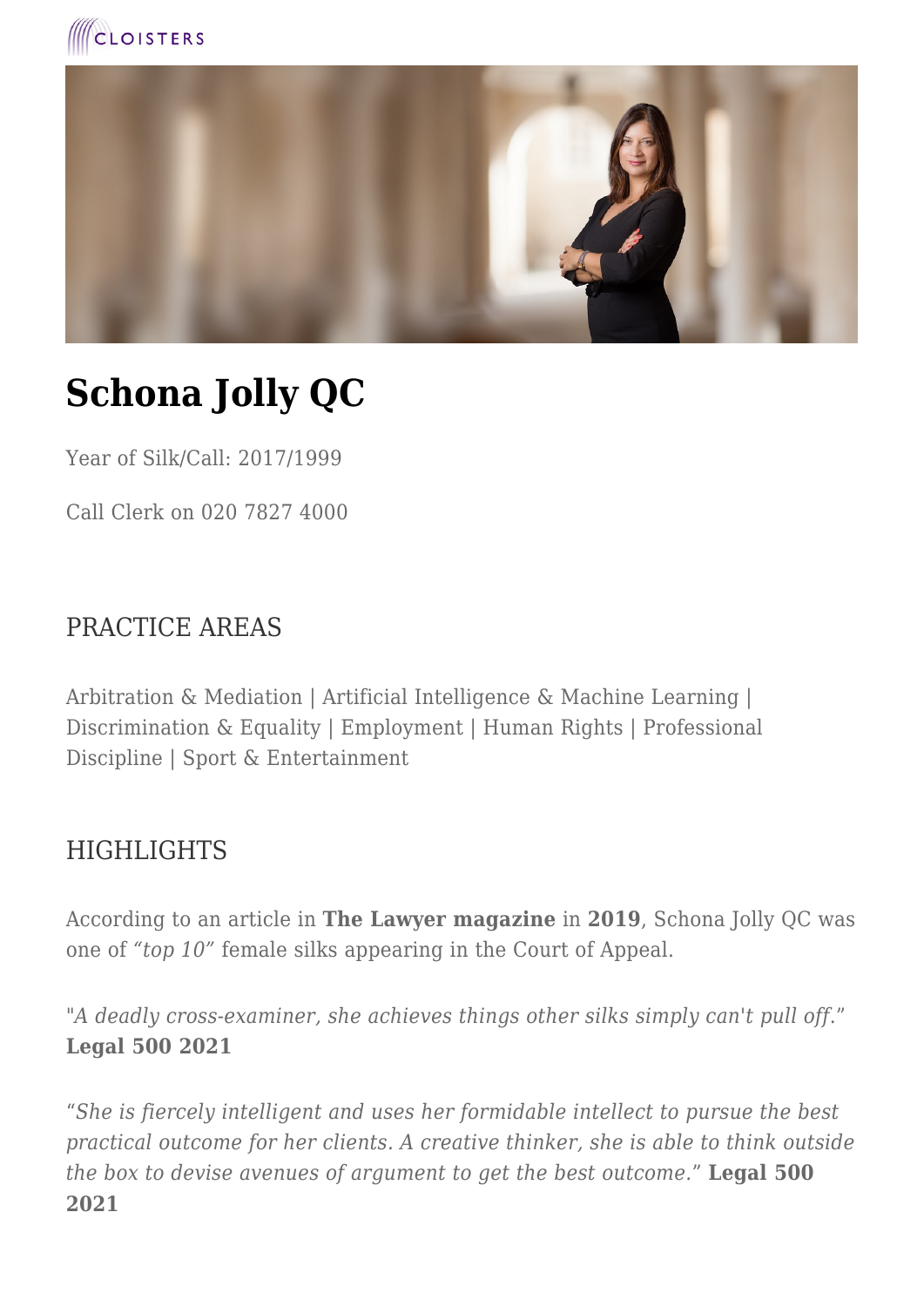# **CLOISTERS**

*" Schona has a complete mastery of the facts, the industrial context and the legal issues at play. Her advice is both robust and sensitive, which is a rare combination, and her authority on the legal issues unparalleled."* **Legal 500 2022**

#### **OVERVIEW**

Schona Jolly QC is renowned for her cutting edge practice, working at the confluence of equality, domestic and international human rights, employment, sports, artificial intelligence and public international law. She has extensive experience in leading teams of lawyers in domestic and international litigation, including in group claims. She is widely sought after for her strategic advice on litigation and policy.

Her domestic employment work includes complex whistleblowing, discrimination and equal pay claims. She acts for a range of (often high profile) individuals, corporations, civil society and institutions and has many years of experience conducting large group litigation.

Schona has developed a practice covering a broad range of international law. She has wide-ranging experience in international law, including in respect of international courts and tribunals as well as UN Special Procedures. She advises and litigates in matters relating to state immunities, violations of fundamental human rights (including on genocide and crimes against humanities), business and human rights, employment rights, forced labour, minority rights and international sports disputes.

She has been a longstanding Panel Counsel to the Equality and Human Rights Commission, and their predecessor organisations.

Schona is Head of Cloisters Human Rights Practice Group and Chair of the Bar Human Rights Committee from 2019-2021. She is a Visiting Professor at Goldsmiths University, London.

She is also a regular speaker on her specialist areas, and she writes widely in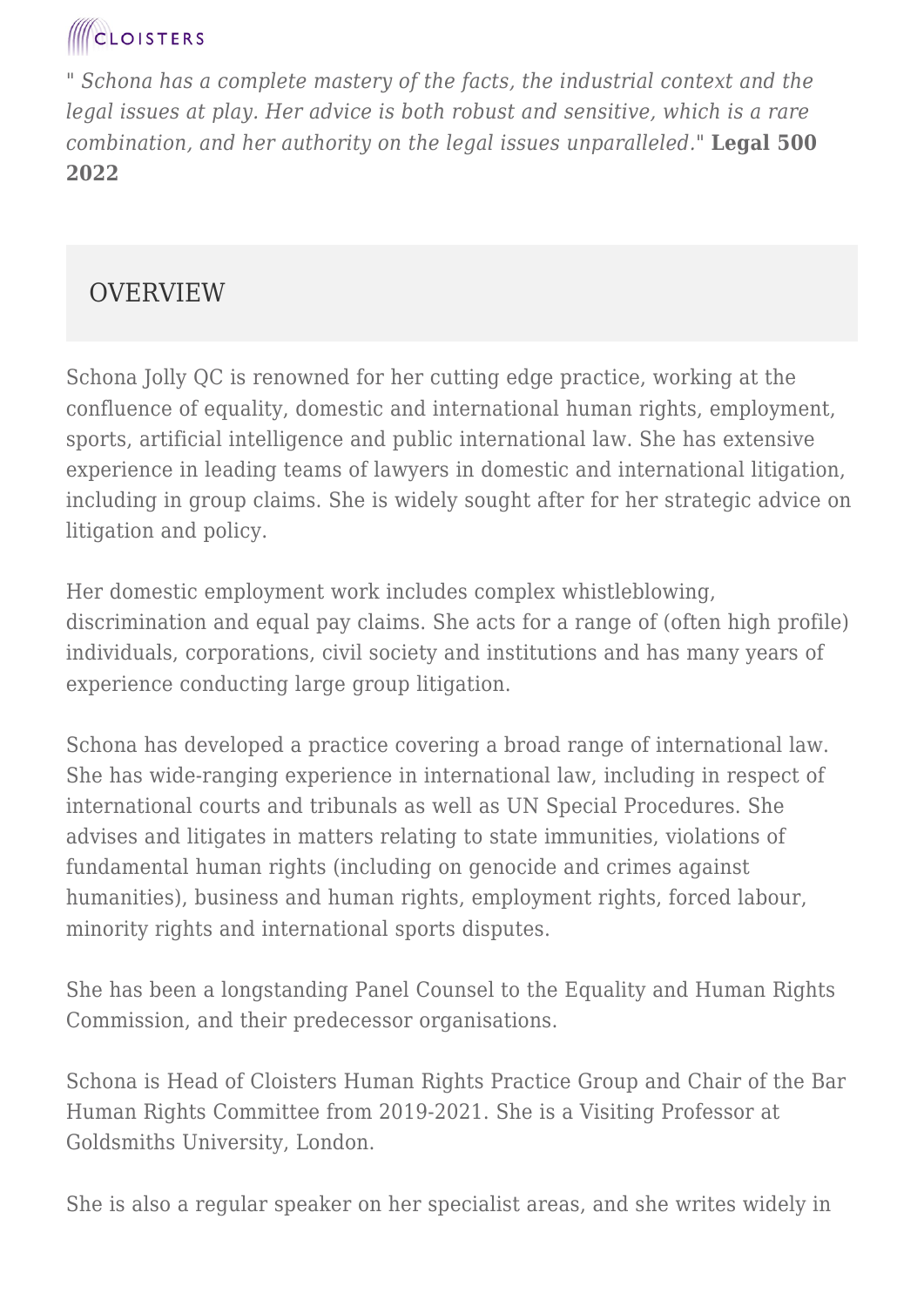# **CLOISTERS**

the national media, as well as specialist academic press. She is available to conduct mediations and to conduct complex and sensitive investigations. She has a strong interest in foreign policy, rule of law and human rights. She has longstanding experience relating to the protection of journalists internationally, trial monitoring and she conducts regular human rights training in projects with governments and civil society across the world. She is multilingual.

### AWARDS

Shortlisted for The Lawyer Lawyer of the Year 2015

Shortlisted for International Bar Association

Pro Bono Lawyer Award 2021

### REFERENCES

**Chambers & Partners 2022**: She gets on top of the intricacies of the law and she is a skilful cross-examiner." "She wins over the tribunal with her style; she gets through what she needs to with a charming approach and she is a fearsome cross-examiner." "Schona is a keen intellect and a practical and yet creative thinker. She is a strong and unwavering advocate with in-depth knowledge and expertise of civil liberties and human rights with the domestic and ECHR frameworks."

**Chambers & Partners 2021**: "She has exceptionally good client management skills and draws on her experience with great aplomb." "She is an extraordinary legal brain and strategist who brings passion and diligence to a case." "She's very good at getting to grips with the detail quickly, is superb at crossexamination and her submissions are excellent."

**Legal 500 2021**: "A deadly cross-examiner, she achieves things other silks simply can't pull off; her advocacy is very convincing and she is able to read the judge perfectly, knowing when to focus on a point and when to move on."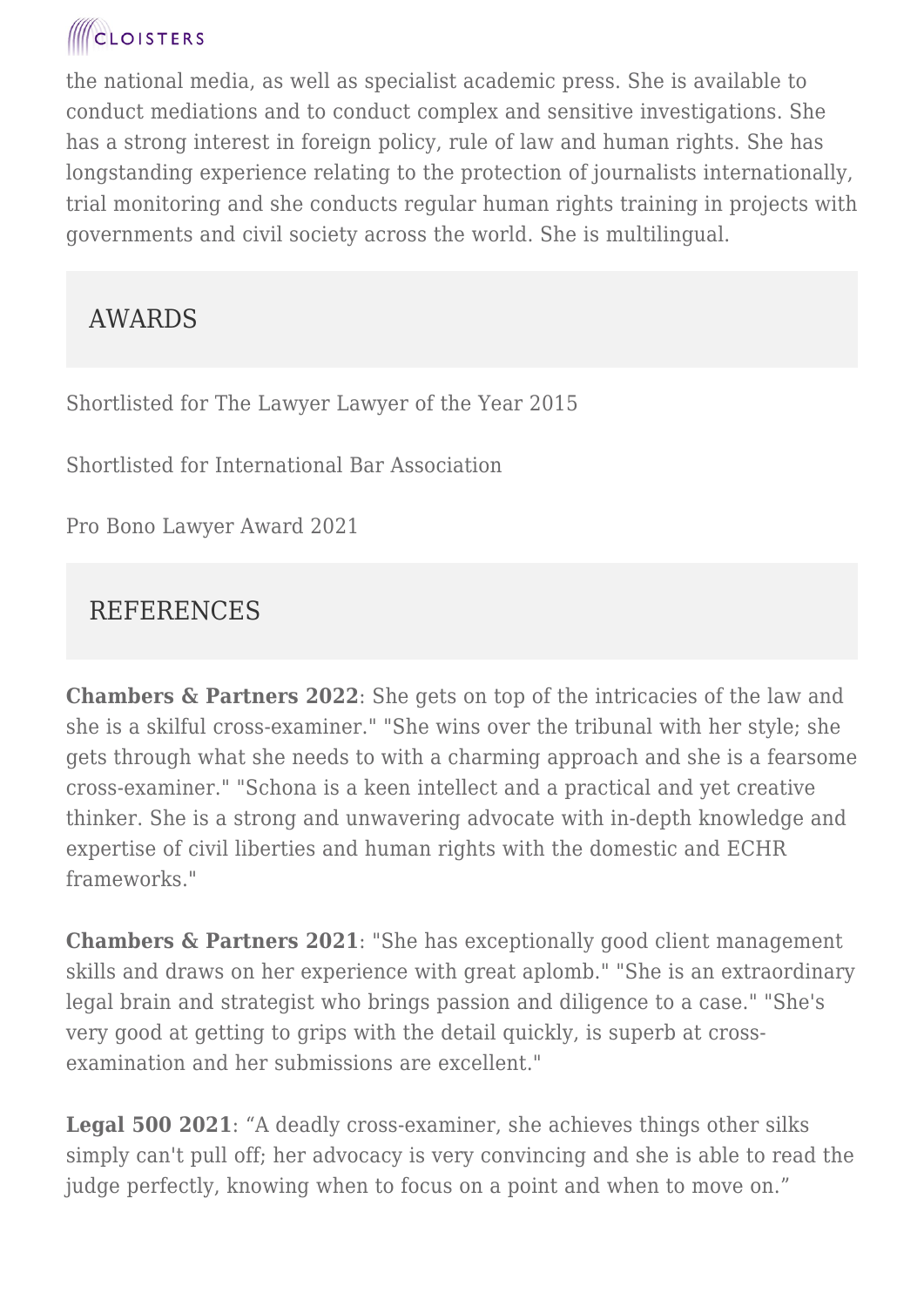

**Legal 500 2020**: "A very impressive silk." "Excellent tactical acumen and highly responsive."

**Chambers & Partners 2019**: "Admired silk whose employment practice is bolstered by her human rights knowledge. She is a regular counsel for banking clients and trade unions, and was recently instructed in one of the leading gigeconomy cases in the court system. She also handles complex discrimination claims." "Very good on her feet and excellent with clients."

**Legal 500 2019**: "A rare talent who approaches every challenge with an open mind." "Creative and unafraid to use innovative arguments."

#### APPOINTMENTS AND MEMBERSHIPS

Visiting Professor, Goldsmiths University, 2021-

Chair of the Bar Human Rights Committee of England & Wales 2019-2021; (Advisory Board 2022-)

Head of Cloisters Human Rights group

Council of JUSTICE 2014-2016

Memberships: ALBA, BHRC, Discrimination Law Association, Employment Law Association, ELBA, IBA, IBAHRI, JUSTICE, Lawyers for Liberty, Women in Sport.

#### PUBLICATIONS AND TRAINING

Contributing author (international rule of law), to be published in Summer 2022

Contributing author to OUP 'Equal Pay' (Introduction to EU law, Brexit and Equal )Pay

Contributing author to Sweet & Maxwell, 'Human Rights Practice' (on Article 9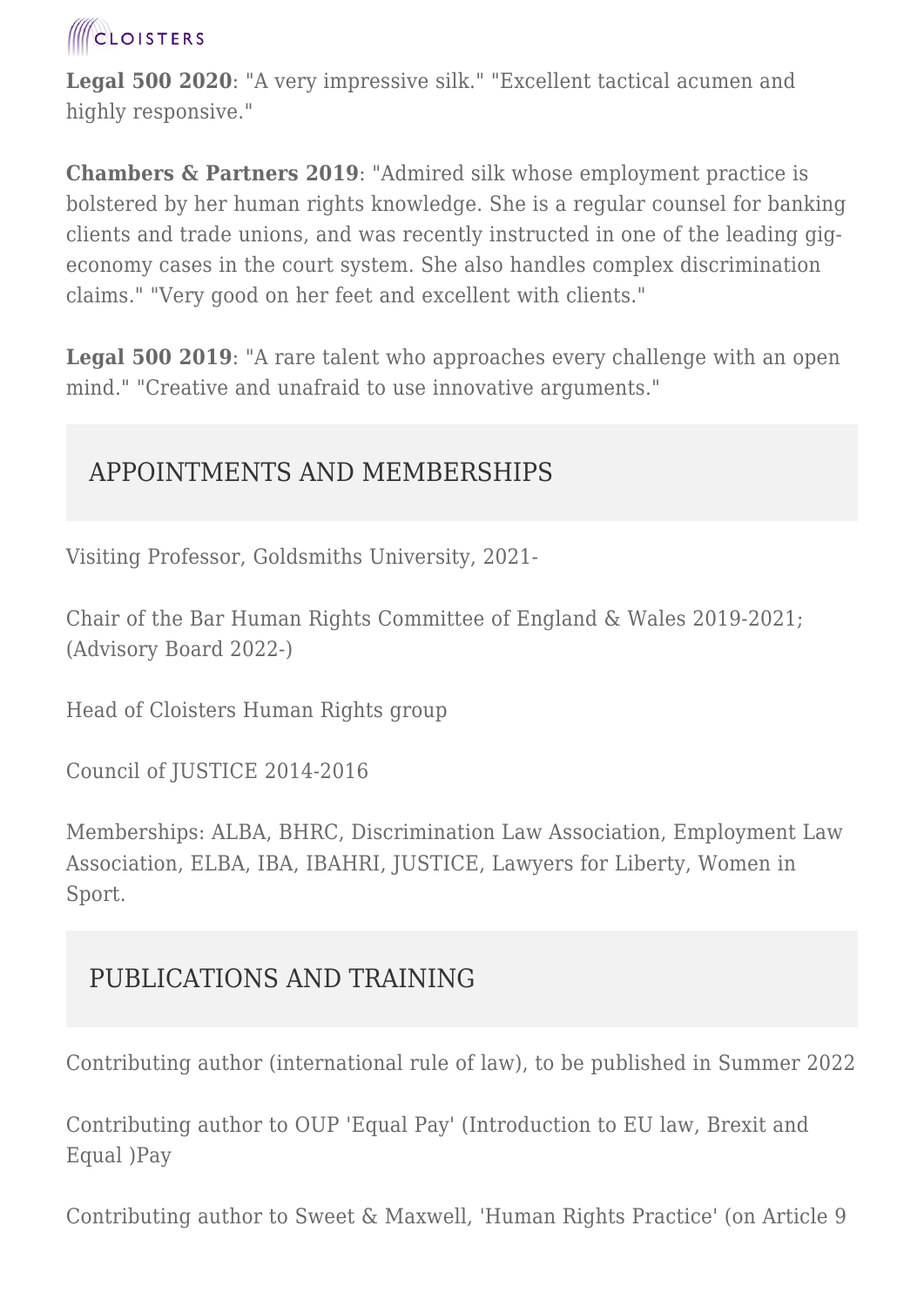

Contributor to 'Discrimination in Employment: A Claims Handbook', LAG, 2013.

Co-author: Age Discrimination Handbook, LAG 2006 with Declan O'Dempsey and Andrew Harrop.

2004 co-author Consultation paper for Age Concern: Addressing Age Barriers: An international comparison of legislation against age discrimination in the field of goods, facilities and services.

She frequently writes articles for professional publications, including European Human Rights Law Review and newspapers.

She was a former associate editor of the European Human Rights Reports.

### QUALIFICATIONS

Licence Special en droit Europeen, Université Libre de Bruxelles

BA Jurisprudence, Magdalen College, Oxford

Schona is legally fluent in French and also speaks high-level Spanish, Hindi/Urdu and Punjabi and has basic Arabic and Greek.

## HIGHLIGHT CASES

A selection across the range of some of her cases include:

• Caster Semenya v Switzerland (EcTHR – ongoing) – international human rights, sports, discrimination

• Buttet v UK (ECtHR) – Article 6 and Article 14 on the extent to which the law of state immunity can prevent nationals from bringing proceedings against their own governments in the UK.